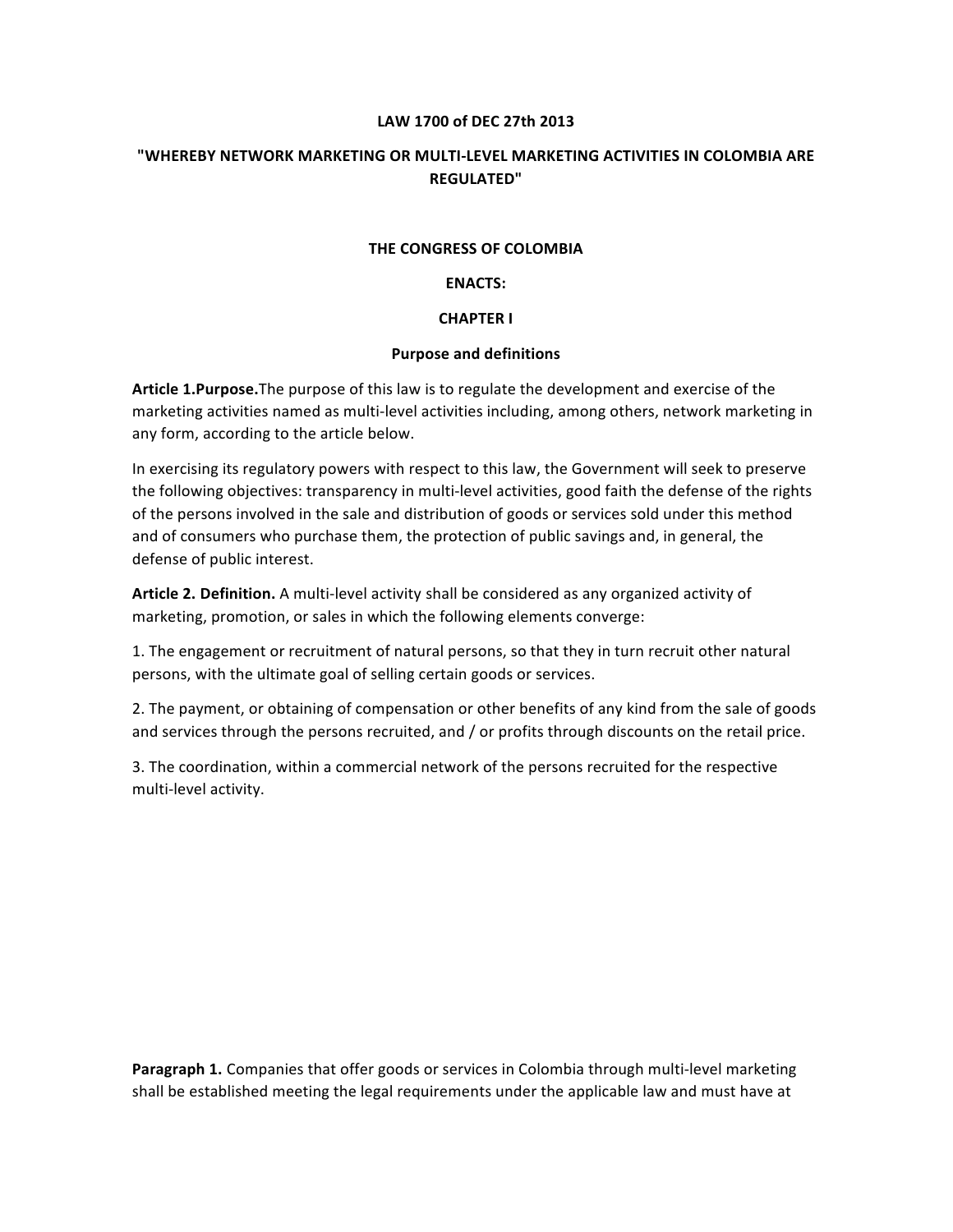least one office permanently open to the public. For the cases in which this activity is carried out through a trade representative, the latter must also have at least one office permanently open to the public and will be responsible for the compliance with the norms established in the Colombian legislation for the activities, products and services offered.

### **CHAPTER II**

# **Multi-level sales network**

**Article 3. Offers in multi-level systems.** Companies exercising multi-level activities shall be required to comply with all legal requirements, obligations and penalties of the existing legislation, and in particular those arising from the provisions of Law 1480 of 2011'' Consumer Protection" and its regulations.

**Article 4. Independent Vendor.** An independent seller shall be considered as the natural retailer person or legal person that exercises commercial activities and that only has commercial relations with the companies described in the second article of this law.

**Article 5. Rights of Independent Sellers.** In addition to the rights conferred on them by their contracts and the law, independent sellers are entitled to:

1. Ask questions, make inquiries and requests for clarification to multi-level companies, which must answer accurately, before, during and after their association with the respective independent seller. These shall be about the products or services sold, or about the content, scope and meaning of any clause of the binding contracts, including all relevant information concerning compensation or other benefits or rewards of any kind under the contracts, and about the achievement of the objectives that shall entitle them to the payments. Also, about the deadlines and dates of payment or delivery, in the case of compensation in kind.

The answers to the questions, inquiries, or requests for clarification in the preceding paragraph of this Section, shall be forwarded to the address, email or other means provided by independent sellers that raise them, within the periods specified in the current norms for responding to requests for information.

2. Receive timely and unambiguously compensation or benefits from the multi-level companies to which the independent sellers are entitled by reason of their activity, including any that remain unpaid after the contract between the parties ends.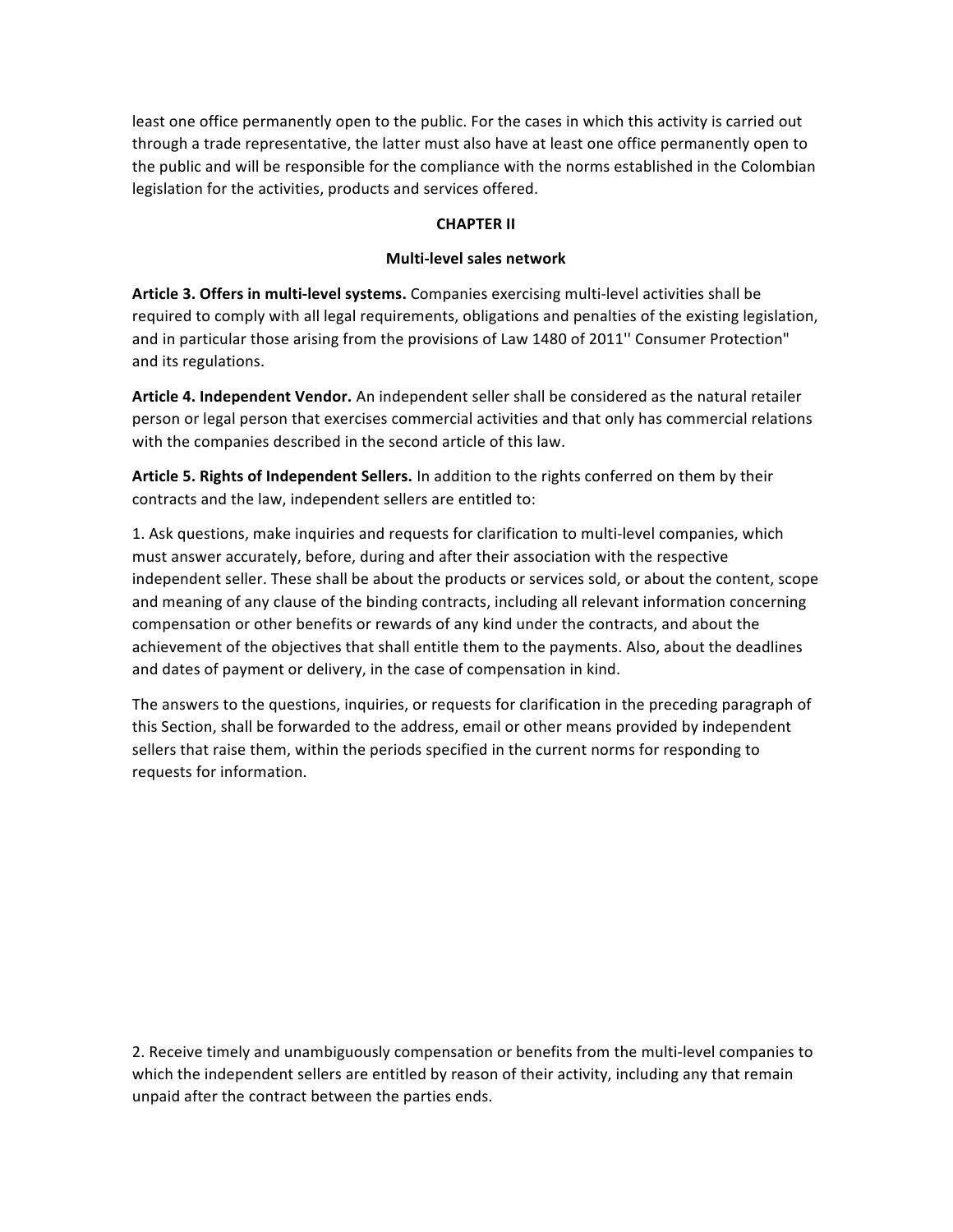3. Know before its affiliation the terms of the contract which shall govern the relationship with the respective multi-level company, regardless of the name that it has.

4. To be accurately informed by the multi-level company of the characteristics of the goods and services promoted, and the scope of the warranties that apply to such goods or services.

5. Terminate unilaterally and at any time the contractual relationship through writing addressed to the multi-level company.

6. Subscribe as an independent seller of one or more multi-level companies.

7. Receive a clear and precise explanation of the benefits they are entitled to for joining a multilevel company in order to avoid misunderstandings.

8. Receive from the respective multi-level company sufficient and satisfactory information on the conditions and the legal nature of the business to which the company binds to with them as independent sellers, and the obligations that the independent seller undertakes by joining the business, as well as information on how the business operates, offices and support offices to which the independent seller can have access to in the business development, in similar terms to those in the first Section of this article.

9. Receive in quantity and quality the goods and services offered by the multi-level company in a timely and comprehensive manner.

**Paragraph 1.** Any clause in the contract between an independent seller with a multi-level company, in which the waiving of any of these or other rights established in this law is expected or that prevents its exercise, will be deemed non-existent.

**Paragraph 2.** Within the initial cost of participation, multi-level companies must include training materials, as well as references and information guides regarding how to do business on a nonprofit basis.

**Article 6. Compensation plans.** For purposes of this Law, the provisions relating to payment, and generally rewards that are offered to independent sellers by multi-level companies, shall be referred to as compensation plans. Likewise, it shall be understood that the provisions governing the ranges or any other change of status of the independent sellers within the respective commercial network, will be part of these compensation plans.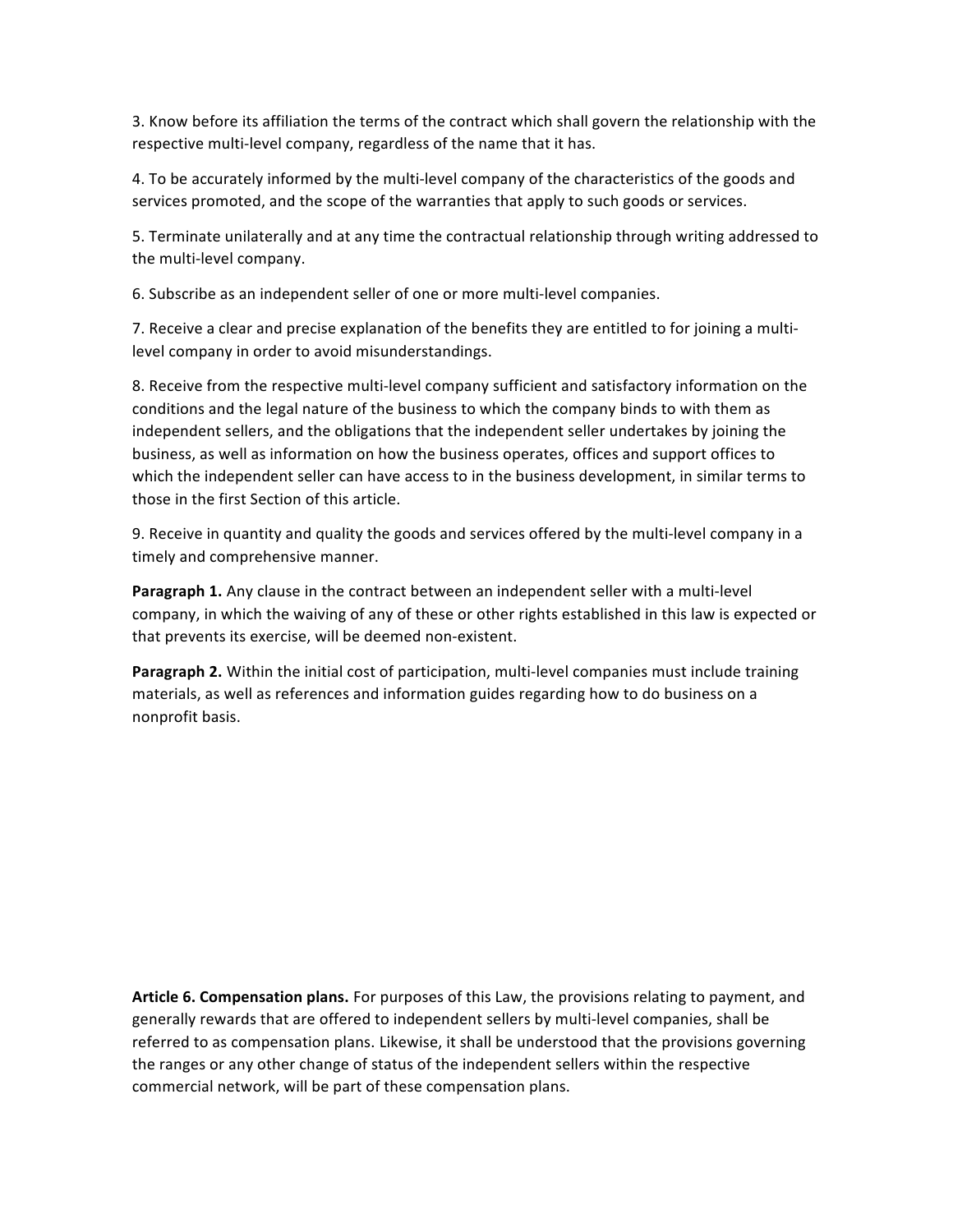The percentage of reward or payment offered in compensation plans; the events or accomplishments that will lead to economic rewards or bonuses that are offered to independent sellers, and the names, icons or physical objects and privileges to win by the independent sellers within the promotions scheme under the plan shall be expressed clearly; as well as the requirements for volume, product or money, the recruitment of new independent sellers and downline achievements, considering the chain through which a new distributor links another one, the latter another one and so on, to have access to the ranks, awards and recognitions.

**Paragraph 1.** No compensation plan may consist in the enjoyment of credit points, or reconsumption rights of the products or services promoted in more than fifty percent (50%) of its scope or coverage, and when the compensations provided in the respective plan consist in whole or in part in these, the independent seller is free to reject them.

### **CHAPTER III**

# **Inspection, Supervision and Control**

**Article 7. Inspection, Supervision and control.** Without prejudice to the functions which correspond to other state agencies regarding multi-level companies, its activity as such will be supervised by the Superintendence of Corporations in order to prevent and, if appropriate, sanction, the irregular or improper exercise of such activity and ensure compliance with the requirements of this Law and the norms that amend, supplement or develop it.

The Superintendency of Corporations shall be competent to perform the supervision and control of multi-level companies and their activities, and shall exercise such duties in accordance with its existing legal powers and all other applicable provisions of this Law.

**Paragraph.** The Superintendency of Corporations may request technical concepts related to the goods and services marketed and / or promoted under the multi-level scheme, in order to establish whether they correspond to the goods or services for which it is prohibited to exercise multi-level activities, or to verify whether or not there is a real advertising campaign. The Financial Superintendence of Colombia, the Superintendency of Industry and Commerce, the Invima and the Vice-Ministry of Tourism preferably and as far as they are concerned according to the current norms, have jurisdiction to issue these concepts.

In any case, the determination of whether an activity or set specific business activities constitute multi-level activities, and the true nature of the different goods or services that are promoted through such activities, is the responsibility of the Superintendency of Corporations.

**Article 8.Powers of the Superintendency of Corporations.** By virtue of this law, the Superintendency of Corporations shall have the following powers, in addition to those it currently has:

1. Conduct, ex officio or upon request, inspection visits to multi-level companies and their stocking centers, warehouses and registered offices, exercising, if appropriate, the principle of administrative coordination with other authorities to this end.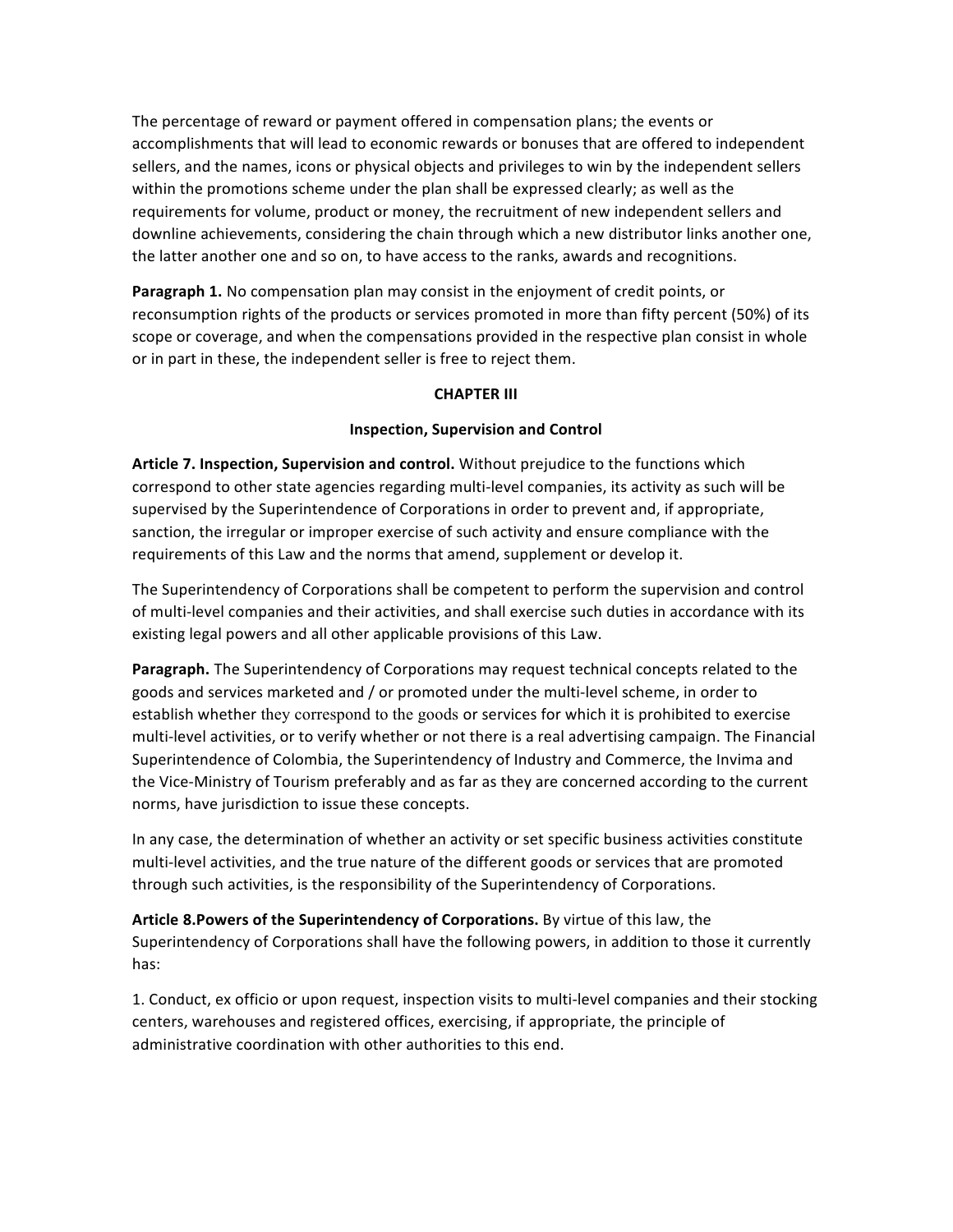2. Review the accounting records of multi-level companies and request clarification of its accounting information and accounting policy, including supporting documentation as necessary for the fulfillment of their duties.

3. Carry out the administrative and penalty procedures under this Law, and all other existing procedures specific to its course of action regarding multi-level companies and their activities.

4. Issue preventive suspension orders of all or some of the activities for a determined multi-level company, when it has evidence to reasonably assume that it is practicing multi-level activities in sectors or businesses without complying with the conditions or legal requirements, or against an express legal prohibition, or is not complying with any of the provisions and requirements set forth in this Law, or with the norms that amend, supplement or develop it.

### **CHAPTER IV**

# **Requirements and Prohibitions**

**Article 9. Minimum contractual requirements.** The multi-level companies shall restrict their business relationship with the independent sellers to a contract that shall be in writing and at least contain the following:

- 1. Purpose of the contract.
- 2. Rights and obligations of each party.
- 3. Type of compensation plan that will govern the relationship between the parties.
- 4. Payment requirements.
- 5. Method and frequency of payment.
- 6. General information of the parties.
- 7. Grounds and forms of termination.
- 8. Dispute resolution mechanisms.
- 9. Address of the office or offices open to the public of the multi-level company.

No web or virtual addresses or post office boxes will be accepted as single indications of correspondence or location of the multi-level company.

**Article 10. Contractual prohibitions.** The multi-level companies, may not include in their contracts the following types of clauses:

- 1. Clauses of permanence and / or exclusivity.
- 2. Unfair clauses that generate contractual inequality.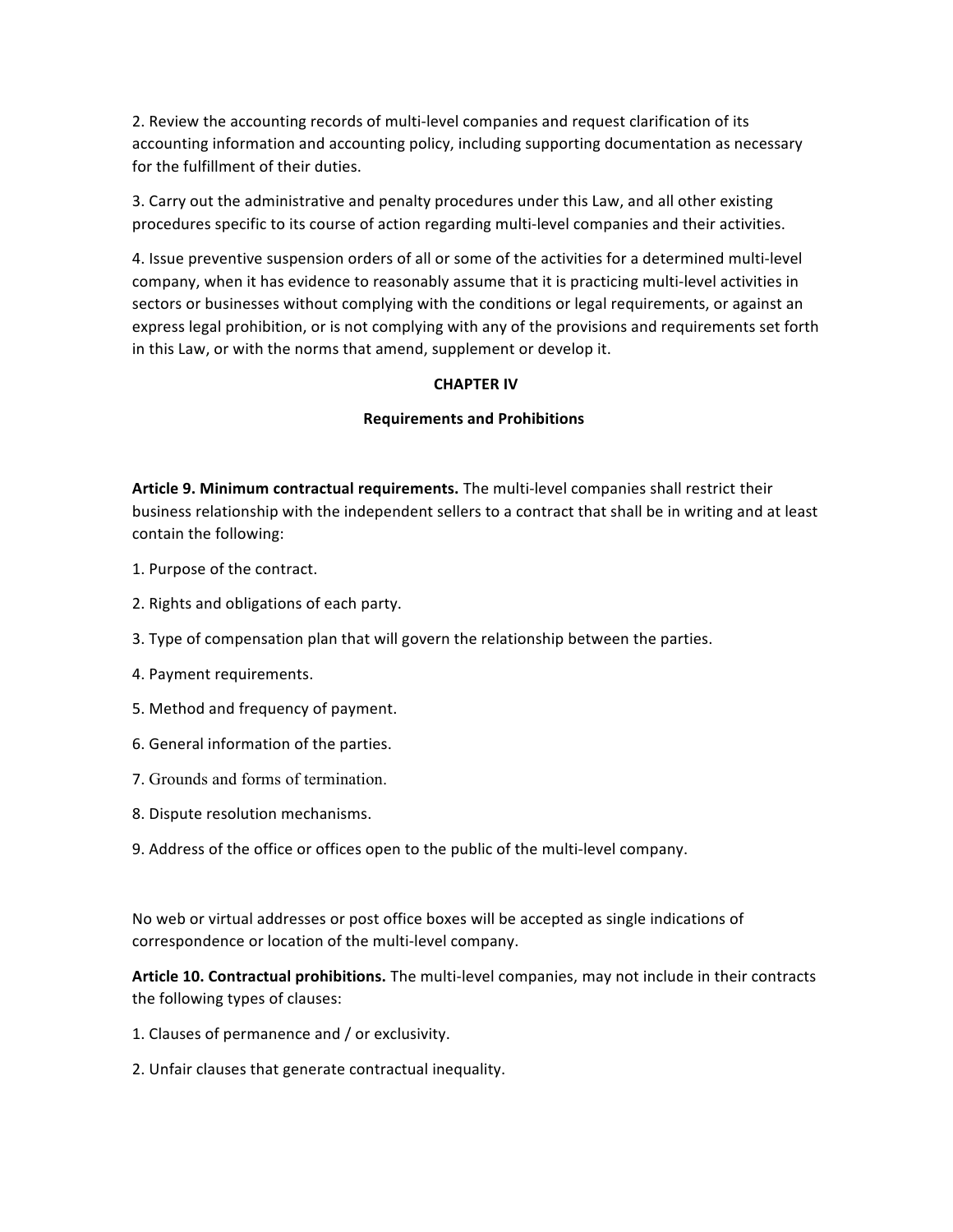3. An obligation for independent sellers on the purchase or acquisition of a minimum inventory more than the one previously agreed and accepted.

**Article 11. Prohibitions.** It is prohibited to conduct commercial activities in the Multi-level modality with the following goods and / or services:

1. Services or products whose provision is the principal activity of any of the entities subject to the supervision of the Financial Superintendence.

2. Sale or placement of securities, including the ones listed in Law 964 of 2005, as well as all other securities by which public resources are raised, or the ones listed in the decrees issued based on the powers provided by the same law. In any case, it shall be understood that economic reality will prevail on the legal form to determine whether any instrument, contract, good or service offered through multi-level activities is or not a security of negotiable nature.

3. Services related with the promotion and trading of securities.

4. Highly perishable foods, or others that must be subjected to special care for its preservation due to public health reasons.

5. Goods or services that require for their use, application or consumption, a prescription by a health professional.

# **CHAPTER V**

### **Miscellaneous**

**Article 12. Transition.** Every multi-level company that currently performs these activities in the Republic of Colombia, shall state in its trade register that it exercises activities known as multilevel or network marketing activities in a period of no more than two (2) months after the enactment of this Law. This record will be mandatory for new multi-level companies from inception.

Multi-level companies that do not comply with this record shall be punished according to the provisions of Article 7 of this Law.

The same period shall be made available so that the existing contractual relations between the individual seller and the multi-level company adhere to the provisions of this Law.

**Article 13. Effectiveness and repeals.** This Law shall take effect from its publication in the Diario Oficial (Official Journal), and all the norms that contradict it remain repealed.

THE PRESIDENT OF THE HONORABLE SENATE OF THE REPUBLIC

### **JUAN FERNANDO CRISTO BURGOS**

THE GENERAL SECRETARY OF THE HONORABLE SENATE OF THE REPUBLIC